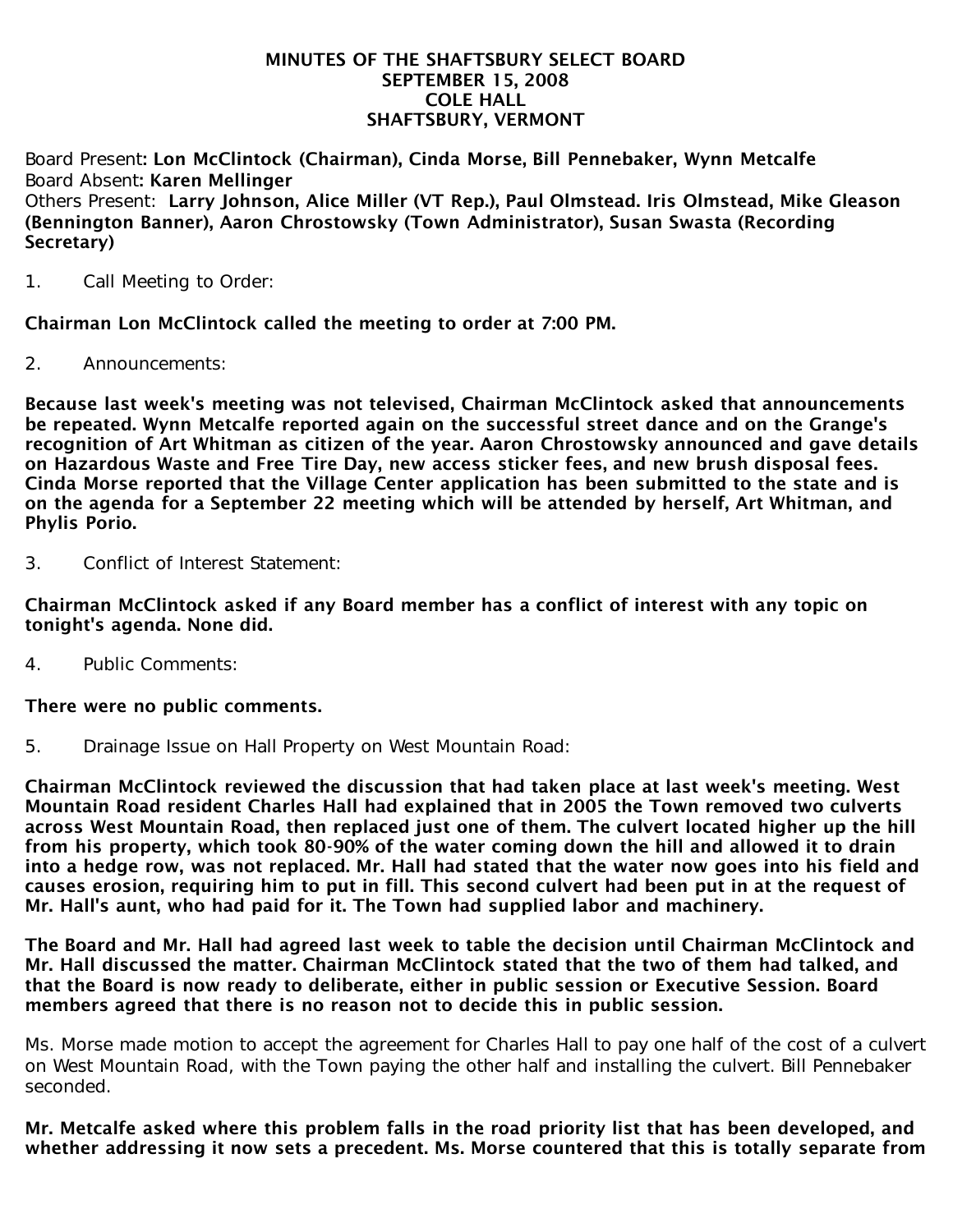the road plan because they are fixing a problem the Town created. Shaftsbury resident Larry Johnson asked about the projected cost and how it will be paid. Chairman McClintock replied that the Town's cost for the culvert will be \$250, and he does not know how much road crew time will cost, but it should be one-half day's work. The culvert budget is overspent, so the money will come from the General Fund.

Motion to accept the culvert agreement on West Mountain Road carried 3-1-0. (Mr. Metcalfe opposed.)

6. Dust Control Plan:

Chairman McClintock stated that Board members had received materials on dust control, but that Road Foreman Ron Daniels could not be here tonight for discussion. Chairman McClintock believes it is a mistake to eliminate calcium chloride entirely from the budget, and that they need to have a plan to use it on a regular basis to maintain gravel road surfaces. Otherwise, they may end up spending more on road maintenance.

Mr. Pennebaker noted that calcium chloride is not currently used heavily enough on Town roads to maintain road surfaces. There was discussion of costs and methods of using calcium chloride, and of the need to identify heavily traveled roads. Chairman McClintock stated that Mr. Daniels needs to be in on this, so they will wait for his input.

7. Current Budget Adjustments Work Session:

Chairman McClintock stated that Karen Mellinger, who is not present tonight, had suggested that Board members look at budget areas to be capped, with ithe ntention to do ongoing reassessment as the year goes on. He said that he has a proposal, and asked for input from other Board members. Mr. Pennebaker reported that there have been good results from methane remediation, and this will free up more money from the landfill fund.

Chairman McClintock said that they should set a target amount that represents the potential budget shortfall. He calculated that the fuel deficit and the projected shortfall in building permit fees comes to \$42,500, so a \$45,000 goal seems appropriate. Ms. Morse asked if he included interest on the tax anticipation note. Chairman McClintock added \$6,000 to the target figure for interest. Ms. Morse noted that there may be a longer delay than usual in receiving tax funds this year, so they may need to carry some of the note longer. She suggested \$10,000 for interest. That would make the target \$55,000.

Chairman McClintock calculated that \$20,000 could be applied to the target amount from the landfill fund. For the rest, he proposed spending freezes on \$5,000 from reappraisal funds, \$1,000 from Development Review Board (DRB) professional services, \$1,000 from tree warden funds, and \$4,000 from the fire department equipment fund. \$12,000 would be frozen until spring from highway department funds, and there would be \$10,000 budget reductions for gravel and for calcium chloride. \$1600 would be saved from the fire department insurance and bond payment.

Chairman McClintock said that these items could be looked at in the spring, and funds liberated if the budget permits. If the \$20,000 from the landfill fund is added in, this totals \$52,500. He proposed that they inform department heads and give them a chance for feedback. Mr. Pennebaker stated that he would like to avoid raising the tax rate this year because he thinks it will be a terrible year for people.

Chairman McClintock noted that they should have spent 25% of the budget by now, and have spent 17%. In two weeks it should be at 25%. He asked Mr. Chrostowsky why they are doing so well, and he replied that department heads have been paying attention and working hard to cut expenses, and should be given kudos. There was discussion of winter overtime, and of the need to set a goal of a forty-hour work week for winter.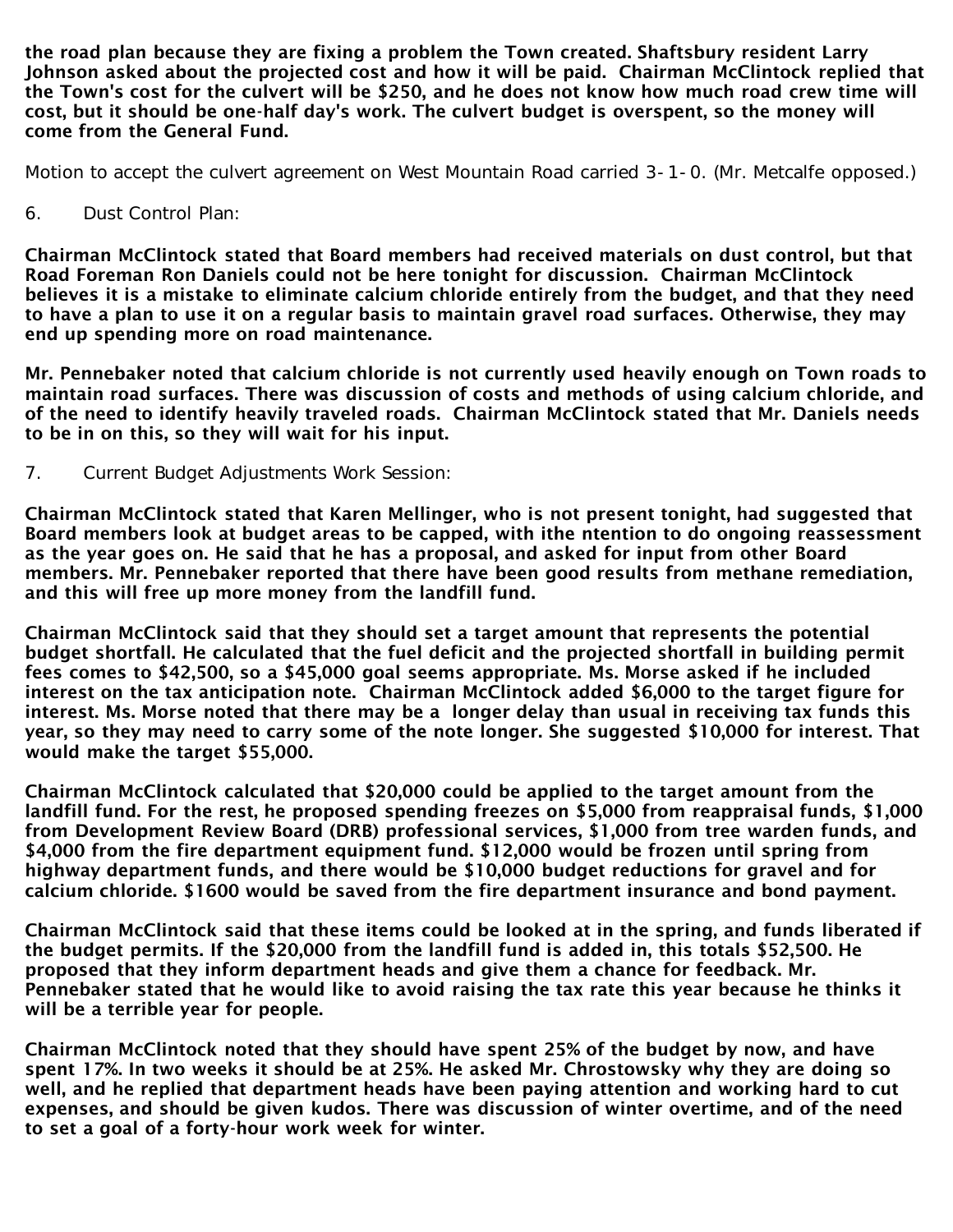Ms. Morse asked about a \$3000 mower tractor expense, and Mr. Chrostowsky replied that it was for repairs to the mower, which is used for spot mowing in problem areas. Ms. Morse said she is concerned about cutting \$10,000 for gravel and would like to look for other budget areas that money could come from. Chairman McClintock noted that they have not budgeted for income from brush disposal, and Mr. Pennebaker added that there will be income from access stickers. Mr. Chrostowsky said that this money is helping meet the projected shortfall in transfer station management fees.

There was discussion of the possibility of pushing more brush into the empty area at the landfill where the brush pile was moved. This could save on the \$4,000 budgeted for tub grinding. Mr. Pennebaker will ask Buzz Surwillo of the Agency of Natural Resources about this. Ms. Morse noted that they have spent \$11,000 of the \$20,000 allotted for highway construction and maintenance subcontracting. \$6,000 will be needed for grading, so \$2,000 might be saved. Chairman McClintock said that the landfill cap debt payment was \$1500 less than budgeted.

It was agreed that department heads should be given the dollar amounts to be cut and it should be their decision what to cut. They should come in for discussion next week. All Board members agreed on suggested cuts

8. Howard Park Capital Campaign Committee:

Chairman McClintock asked the Board to authorize the appointment of a committee to determine whether it's viable to conduct a capital campaign for Howard Park. He said he has discussed the situation with trustees. The park's Recreation Fund has \$92,000 which may be used as the Board sees fit. The trustees have been paying the income from the fund to the Town for park maintenance, retaining and reinvesting the capital gains. Some of the principal has been used over the years, but it is not known for what.

Chairman McClintock noted that yearly Fund income is \$4,000, while park maintenance and programs total \$13,750, so \$7,000-\$,8000 per year has had to come from the General Fund. He would like to try to raise money in the community to build up the Recreation Fund.

Mr. Pennebaker made motion to authorize appointment of a committee to explore a Howard Park capital campaign. Ms. Morse seconded.

Ms. Morse asked why this needs to be authorized by the Select Board. She said that it would have been nice to have the trustees and the Recreation Committee at the table so all could ask questions and have a conversation. Chairman McClintock said the reason for a motion is so that people feel they have the formal support of the Board. Ms. Morse said that they should make sure the Recreation Committee is in on this because it is important for all to work together.

Larry Johnson asked where this initiative is coming from. Since no one from the Recreation Committee is here, it seems as though the Select Board is taking it upon itself. Mr. Chrostowsky and Chairman McClintock explained that the Select Board has oversight, and that year after year they were passing budgets with a deficit for Howard Park maintenance. Last year they increased the budget to reflect actual spending on the park. Chairman McClintock stated that people have good feelings about the park and he thinks many would want to support it.

There was discussion of what capital campaign funds would be used for and how much should be raised. Chairman McClintock said these would be matters for the committee to decide. Alice Miller said she had given a grant application to the Recreation Committee, but Mr. Chrostowsky noted that there is no money for matching funds. Rep. Miller said she would be happy to explore possible state support.

Motion to authorize appointment of a committee to explore a Howard Park capital campaign carried 4- 0-0.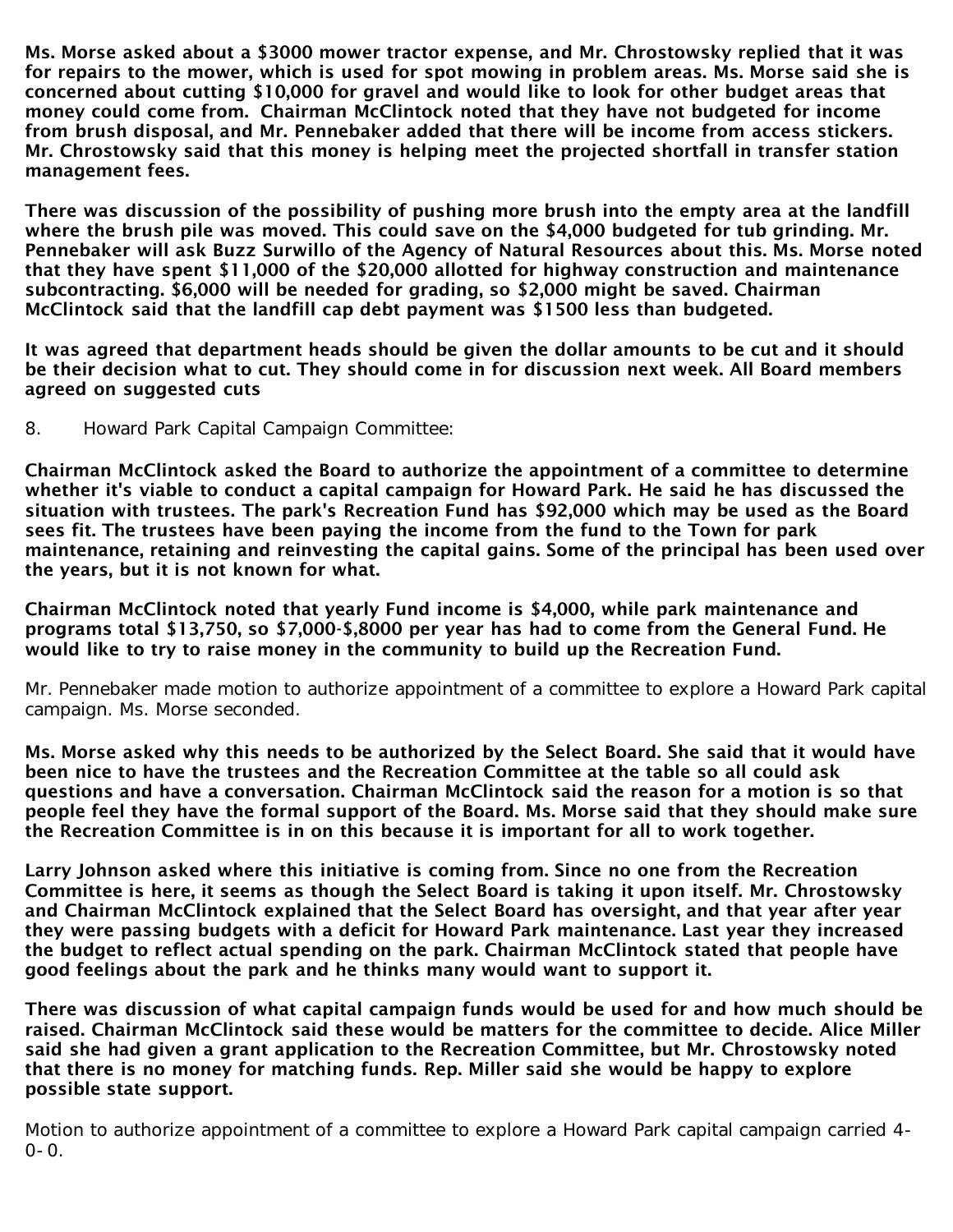9. Review and Approve Meeting Minutes:

# September 8, 2008 Select Board minutes

Ms. Morse made motion to approve September 8, 2008 minutes. Mr. Pennebaker seconded.

# The following corrections to the September 8, 2008 minutes were requested:

 *On page 3, Item 8 (Budget Deficit Reduction Plan), paragraph three, the following sentence is inserted after the first sentence:*

He had emailed all Board members summarizing what took place in the special August 20 Board meeting.

 *On page 4, Item 10 (Set Tax Rate), first paragraph, second sentence is changed to:*

The rate will be .5091 per hundred, which is an increase of 4 to 4.5 cents, or about 7.8%.

Motion to approve September 8, 2008 minutes as amended carried 4-0-0.

10. Review and Approve Warrants:

#### The following warrants were presented for approval:

#### Transfer Warrant: \$ 19,804.32

Ms. Morse made motion to pay the Transfer Warrant. Mr. Pennebaker seconded. Motion carried 5-0-0.

# General Warrant AP#10-3: \$ 1800.00 (Highway Dept. pickup truck)

Ms. Morse made motion to pay AP Warrant #10-3. Mr. Pennebaker seconded. Motion carried 5-0-0.

# General Warrant AP#10-2: \$ 540.00 (postcards and reappraisal expenses)

Ms. Morse made motion to pay AP Warrant #10-2. Mr. Pennebaker seconded. Motion carried 5-0-0.

#### Payroll Warrant PR#11: \$ 8,489.59

Ms. Morse made motion to pay PR Warrant #11. Mr. Pennebaker seconded. Motion carried 5-0-0.

11. Town Administrator Report:

Mr. Chrostowsky reported that he, Henri Billow, Mert Snow, and Ms. Mellinger pulled together paperwork for consultant Bill Hall of the Vermont League of Cities and Towns, for his work on the accounting change. They should hear back from him next week.

Mr. Chrostowsky stated that bond vote article language had been completed and sent to the printer. He reported that the swap shed will be ready for October 1 opening. There will be a sign and a public announcement so operating rules are clear.

Mr. Chrostowsky reported that landfill mowing should be completed this week. He reported that plans are complete for work on the methane remediation project, which will involve digging a